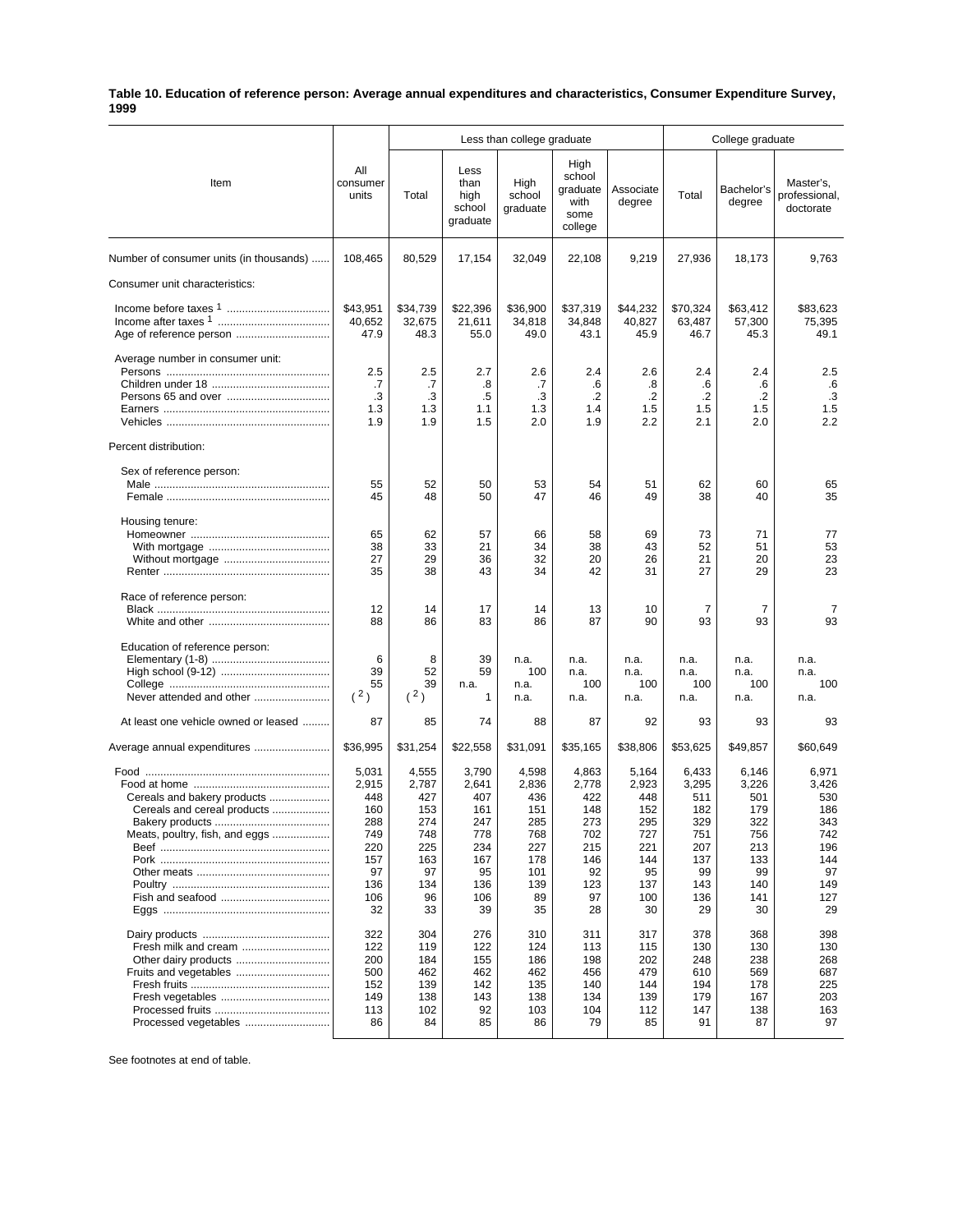## **Table 10. Education of reference person: Average annual expenditures and characteristics, Consumer Expenditure Survey, 1999 — Continued**

|                                        |                          | Less than college graduate |                                            |                            |                                                       |                     | College graduate |                      |                                         |  |
|----------------------------------------|--------------------------|----------------------------|--------------------------------------------|----------------------------|-------------------------------------------------------|---------------------|------------------|----------------------|-----------------------------------------|--|
| Item                                   | All<br>consumer<br>units | Total                      | Less<br>than<br>high<br>school<br>graduate | High<br>school<br>graduate | High<br>school<br>graduate<br>with<br>some<br>college | Associate<br>degree | Total            | Bachelor's<br>degree | Master's,<br>professional.<br>doctorate |  |
|                                        | \$896                    | \$846                      | \$718                                      | \$860                      | \$888                                                 | \$952               | \$1,044          | \$1,031              | \$1,069                                 |  |
| Sugar and other sweets                 | 112                      | 106                        | 96                                         | 110                        | 107                                                   | 105                 | 129              | 128                  | 130                                     |  |
|                                        | 84                       | 83                         | 80                                         | 85                         | 81                                                    | 82                  | 86               | 85                   | 88                                      |  |
|                                        | 420                      | 391                        | 310                                        | 397                        | 426                                                   | 443                 | 507              | 505                  | 510                                     |  |
| Nonalcoholic beverages                 | 242                      | 236                        | 213                                        | 239                        | 237                                                   | 274                 | 259              | 254                  | 269                                     |  |
| Food prepared by consumer unit on      |                          |                            |                                            |                            |                                                       |                     |                  |                      |                                         |  |
|                                        | 39                       | 31                         | 20                                         | 29                         | 37                                                    | 46                  | 63               | 59                   | 72                                      |  |
|                                        | 2,116                    | 1.768                      | 1,149                                      | 1,761                      | 2,084                                                 | 2,241               | 3,138            | 2,920                | 3,545                                   |  |
|                                        | 318                      | 260                        | 169                                        | 236                        | 335                                                   | 345                 | 489              | 471                  | 522                                     |  |
|                                        | 12,057                   | 10,081                     | 7,511                                      | 9,972                      | 11,324                                                | 12,295              | 17,766           | 16,476               | 20,170                                  |  |
|                                        | 7,016                    | 5,702                      | 4,195                                      | 5,526                      | 6,625                                                 | 6,909               | 10,802           | 10,079               | 12,147                                  |  |
| Mortgage interest and charges          | 4,525<br>2,547           | 3,449<br>1,868             | 2,025<br>968                               | 3,465<br>1,809             | 4,023<br>2,285                                        | 4,669<br>2,744      | 7,625<br>4,506   | 7,020<br>4.192       | 8,750<br>5,091                          |  |
|                                        | 1,123                    | 889                        | 617                                        | 972                        | 927                                                   | 1,014               | 1,799            | 1,617                | 2,139                                   |  |
| Maintenance, repairs, insurance, other |                          |                            |                                            |                            |                                                       |                     |                  |                      |                                         |  |
|                                        | 854                      | 693                        | 440                                        | 684                        | 810                                                   | 911                 | 1,319            | 1,211                | 1,520                                   |  |
|                                        | 2,027                    | 1,955                      | 2.052                                      | 1,800                      | 2,143                                                 | 1,860               | 2,234            | 2,283                | 2,143                                   |  |
|                                        | 465                      | 298                        | 118                                        | 261                        | 459                                                   | 380                 | 943              | 776                  | 1,254                                   |  |
| Utilities, fuels, and public services  | 2,377                    | 2,236                      | 2,007                                      | 2,290                      | 2,215                                                 | 2,523               | 2,785            | 2,677                | 2,985                                   |  |
|                                        | 270                      | 249                        | 233                                        | 257                        | 243                                                   | 271                 | 330              | 310                  | 369                                     |  |
|                                        | 899<br>74                | 875<br>73                  | 796<br>72                                  | 921<br>87                  | 836<br>54                                             | 955<br>74           | 970<br>78        | 943<br>79            | 1,020<br>78                             |  |
|                                        | 849                      | 776                        | 686                                        | 761                        | 813                                                   | 909                 | 1,058            | 1,015                | 1,139                                   |  |
| Water and other public services        | 285                      | 263                        | 221                                        | 266                        | 270                                                   | 314                 | 347              | 330                  | 378                                     |  |
| Household operations                   | 666                      | 490                        | 255                                        | 492                        | 578                                                   | 714                 | 1,172            | 981                  | 1,529                                   |  |
|                                        | 323                      | 261                        | 146                                        | 266                        | 296                                                   | 375                 | 500              | 433                  | 624                                     |  |
| Other household expenses               | 343                      | 229                        | 108                                        | 226                        | 281                                                   | 339                 | 673              | 548                  | 905                                     |  |
|                                        | 498                      | 440                        | 319                                        | 443                        | 484                                                   | 567                 | 672              | 672                  | 672                                     |  |
| Laundry and cleaning supplies          | 121                      | 120                        | 109                                        | 122                        | 123                                                   | 123                 | 126              | 124                  | 130                                     |  |
| Other household products               | 250                      | 214                        | 152                                        | 217                        | 230                                                   | 292                 | 356              | 374                  | 323                                     |  |
|                                        | 127                      | 106                        | 59                                         | 103                        | 131                                                   | 152                 | 190              | 174                  | 219                                     |  |
| Household furnishings and equipment    | 1,499                    | 1,212                      | 735                                        | 1,222                      | 1,422                                                 | 1,582               | 2,335            | 2,067                | 2,836                                   |  |
|                                        | 114<br>365               | 97<br>292                  | 53<br>216                                  | 108<br>287                 | 104<br>316                                            | 133<br>396          | 163<br>576       | 143<br>524           | 201<br>674                              |  |
|                                        | 44                       | 35                         | 21                                         | 34                         | 39                                                    | 56                  | 68               | 63                   | 77                                      |  |
|                                        | 183                      | 154                        | 122                                        | 164                        | 156                                                   | 181                 | 266              | 261                  | 277                                     |  |
| Small appliances, miscellaneous        |                          |                            |                                            |                            |                                                       |                     |                  |                      |                                         |  |
|                                        | 102                      | 78                         | 46                                         | 85                         | 86                                                    | 93                  | 172              | 138                  | 236                                     |  |
| Miscellaneous household equipment      | 692                      | 556                        | 279                                        | 544                        | 721                                                   | 723                 | 1,089            | 938                  | 1,371                                   |  |
|                                        | 1,743                    | 1,502                      | 1,073                                      | 1,525                      | 1,678                                                 | 1,840               | 2,451            | 2,287                | 2,758                                   |  |
|                                        | 421                      | 353                        | 237                                        | 370                        | 393                                                   | 422                 | 622              | 603                  | 657                                     |  |
|                                        | 328                      | 263                        | 166                                        | 282                        | 292                                                   | 316                 | 520              | 509                  | 541                                     |  |
|                                        | 93                       | 90                         | 71                                         | 88                         | 101                                                   | 106                 | 102              | 94                   | 116                                     |  |
|                                        | 655<br>548               | 559<br>460                 | 395<br>328                                 | 528<br>427                 | 664<br>558                                            | 750<br>606          | 938<br>807       | 824<br>700           | 1,151<br>1,010                          |  |
|                                        | 107                      | 100                        | 67                                         | 101                        | 106                                                   | 144                 | 130              | 124                  | 142                                     |  |
|                                        | 67                       | 59                         | 57                                         | 55                         | 65                                                    | 66                  | 90               | 82                   | 104                                     |  |
|                                        | 303                      | 286                        | 245                                        | 298                        | 292                                                   | 310                 | 354              | 355                  | 352                                     |  |
| Other apparel products and services    | 297                      | 245                        | 139                                        | 274                        | 264                                                   | 292                 | 447              | 422                  | 494                                     |  |
|                                        | 7,011                    | 6,251                      | 4,553                                      | 6,220                      | 6,879                                                 | 8,011               | 9,205            | 8,916                | 9,743                                   |  |
| Vehicle purchases (net outlay)         | 3,305                    | 2,996                      | 2,356                                      | 2,930                      | 3,219                                                 | 3,881               | 4,198            | 4,106                | 4,368                                   |  |
|                                        | 1,628                    | 1,343                      | 868                                        | 1,317                      | 1,396                                                 | 2,194               | 2,449            | 2,357                | 2,619                                   |  |
|                                        | 1,641                    | 1,620                      | 1,442                                      | 1,589                      | 1,797                                                 | 1,633               | 1,704            | 1,709                | 1,694                                   |  |
| Gasoline and motor oil                 | 36                       | 33                         | 45                                         | 24                         | 27                                                    | 354                 | 45               | 340<br>1,178         | $3_{55}$                                |  |
|                                        | 1,055                    | 1,006                      | 792                                        | 1,028                      | 1,068                                                 | 1,178               | 1,195            |                      | 1,228                                   |  |

See footnotes at end of table.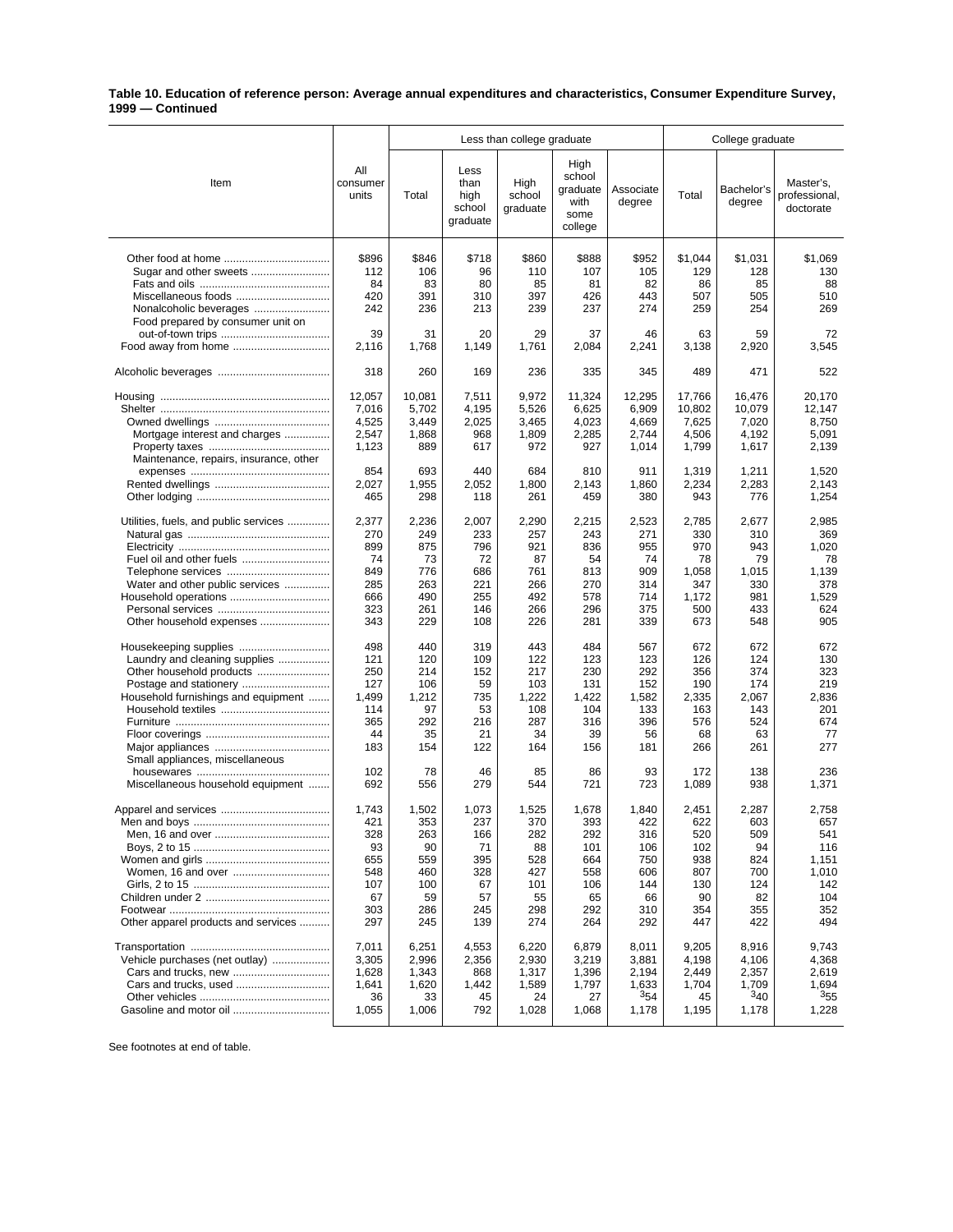## **Table 10. Education of reference person: Average annual expenditures and characteristics, Consumer Expenditure Survey, 1999 — Continued**

|                                                                                                                                                |                                   | Less than college graduate       |                                            |                                  |                                                       |                                   | College graduate                    |                                     |                                         |
|------------------------------------------------------------------------------------------------------------------------------------------------|-----------------------------------|----------------------------------|--------------------------------------------|----------------------------------|-------------------------------------------------------|-----------------------------------|-------------------------------------|-------------------------------------|-----------------------------------------|
| Item                                                                                                                                           | All<br>consumer<br>units          | Total                            | Less<br>than<br>high<br>school<br>graduate | High<br>school<br>graduate       | High<br>school<br>graduate<br>with<br>some<br>college | Associate<br>degree               | Total                               | Bachelor's<br>degree                | Master's,<br>professional,<br>doctorate |
| Other vehicle expenses<br>Vehicle finance charges<br>Vehicle rental, leases, licenses, other                                                   | \$2,254<br>320<br>664<br>756      | \$1,986<br>310<br>586<br>695     | \$1,261<br>193<br>402<br>487               | \$2,018<br>325<br>561<br>731     | \$2,245<br>326<br>694<br>728                          | \$2,609<br>440<br>755<br>877      | \$3,026<br>350<br>891<br>934        | \$2,950<br>362<br>839<br>910        | \$3,166<br>328<br>989<br>980            |
|                                                                                                                                                | 513<br>397                        | 396<br>263                       | 179<br>144                                 | 401<br>245                       | 498<br>347                                            | 538<br>342                        | 850<br>786                          | 839<br>682                          | 870<br>981                              |
|                                                                                                                                                | 1,959<br>923<br>558<br>370<br>109 | 1,775<br>863<br>460<br>356<br>97 | 1,551<br>775<br>331<br>381<br>63           | 1,858<br>914<br>489<br>362<br>93 | 1,729<br>810<br>479<br>323<br>117                     | 2,013<br>974<br>551<br>366<br>122 | 2,490<br>1,096<br>840<br>412<br>143 | 2,340<br>1,028<br>793<br>385<br>135 | 2,770<br>1,222<br>929<br>461<br>158     |
| Fees and admissions<br>Television, radios, sound equipment<br>Pets, toys, and playground equipment<br>Other entertainment supplies, equipment, | 1,891<br>459<br>608<br>346        | 1,588<br>305<br>550<br>294       | 881<br>111<br>432<br>198                   | 1,567<br>275<br>553<br>293       | 1,974<br>436<br>589<br>334                            | 2,067<br>457<br>665<br>383        | 2,766<br>903<br>776<br>495          | 2,521<br>828<br>759<br>472          | 3,224<br>1,045<br>808<br>540            |
|                                                                                                                                                | 478                               | 439                              | 140                                        | 445                              | 615                                                   | 561                               | 591                                 | 463                                 | 831                                     |
| Personal care products and services                                                                                                            | 408                               | 362                              | 253                                        | 370                              | 421                                                   | 409                               | 545                                 | 510                                 | 611                                     |
|                                                                                                                                                | 159                               | 117                              | 62                                         | 113                              | 145                                                   | 167                               | 281                                 | 246                                 | 346                                     |
|                                                                                                                                                | 635                               | 408                              | 111                                        | 292                              | 734                                                   | 589                               | 1,288                               | 1,099                               | 1,640                                   |
| Tobacco products and smoking supplies                                                                                                          | 300                               | 346                              | 376                                        | 379                              | 298                                                   | 287                               | 169                                 | 183                                 | 143                                     |
|                                                                                                                                                | 867                               | 732                              | 485                                        | 761                              | 815                                                   | 892                               | 1,260                               | 1,053                               | 1,648                                   |
|                                                                                                                                                | 1,181                             | 749                              | 458                                        | 652                              | 1,023                                                 | 971                               | 2,426                               | 1,926                               | 3,355                                   |
| Personal insurance and pensions<br>Life and other personal insurance<br>Pensions and Social Security                                           | 3,436<br>394<br>3,042             | 2,528<br>297<br>2,230            | 1,286<br>228<br>1,058                      | 2,549<br>305<br>2,245            | 2,947<br>296<br>2,651                                 | 3,756<br>402<br>3,354             | 6,056<br>675<br>5,380               | 5,684<br>639<br>5,045               | 6,748<br>743<br>6,005                   |
| Sources of income and personal taxes: 1                                                                                                        |                                   |                                  |                                            |                                  |                                                       |                                   |                                     |                                     |                                         |
| Money income before taxes<br>Self-employment income<br>Social Security, private and government                                                 | 43,951<br>34,456<br>2,603         | 34,738<br>26,204<br>1,794        | 22.396<br>14,347<br>849                    | 36,897<br>26,925<br>2,404        | 37,319<br>30,159<br>1,560                             | 44,232<br>36,351<br>2,056         | 70,324<br>58,079<br>4,920           | 63,412<br>53,989<br>3,363           | 83,623<br>65,951<br>7,917               |
| Interest, dividends, rental income, other                                                                                                      | 4,798                             | 4,760                            | 5,577                                      | 5,062                            | 3,950                                                 | 4,162                             | 4,906                               | 3,955                               | 6,737                                   |
| property income<br>Unemployment and workers'                                                                                                   | 1,104                             | 912                              | 329                                        | 1,529                            | 596                                                   | 669                               | 1,657                               | 1,300                               | 2,344                                   |
| compensation, veterans' benefits<br>Public assistance, supplemental security                                                                   | 177                               | 202                              | 228                                        | 193                              | 174                                                   | 250                               | 105                                 | 92                                  | 129                                     |
| Regular contributions for support                                                                                                              | 320<br>262<br>230                 | 396<br>258<br>213                | 800<br>117<br>148                          | 330<br>295<br>159                | 252<br>284<br>344                                     | 215<br>331<br>199                 | 103<br>273<br>280                   | 119<br>310<br>284                   | 70<br>202<br>273                        |
| State and local income taxes                                                                                                                   | 3,299<br>2,513<br>616<br>170      | 2,064<br>1,525<br>407<br>131     | 785<br>561<br>167<br>57                    | 2,082<br>1,501<br>416<br>165     | 2,471<br>1,866<br>458<br>146                          | 3,405<br>2,581<br>705<br>119      | 6,836<br>5,341<br>1,212<br>283      | 6,113<br>4,752<br>1,105<br>256      | 8,229<br>6,475<br>1,420<br>334          |
|                                                                                                                                                | 40,652                            | 32,675                           | 21,611                                     | 34,818                           | 34,848                                                | 40,827                            | 63,487                              | 57,300                              | 75,395                                  |

See footnotes at end of table.